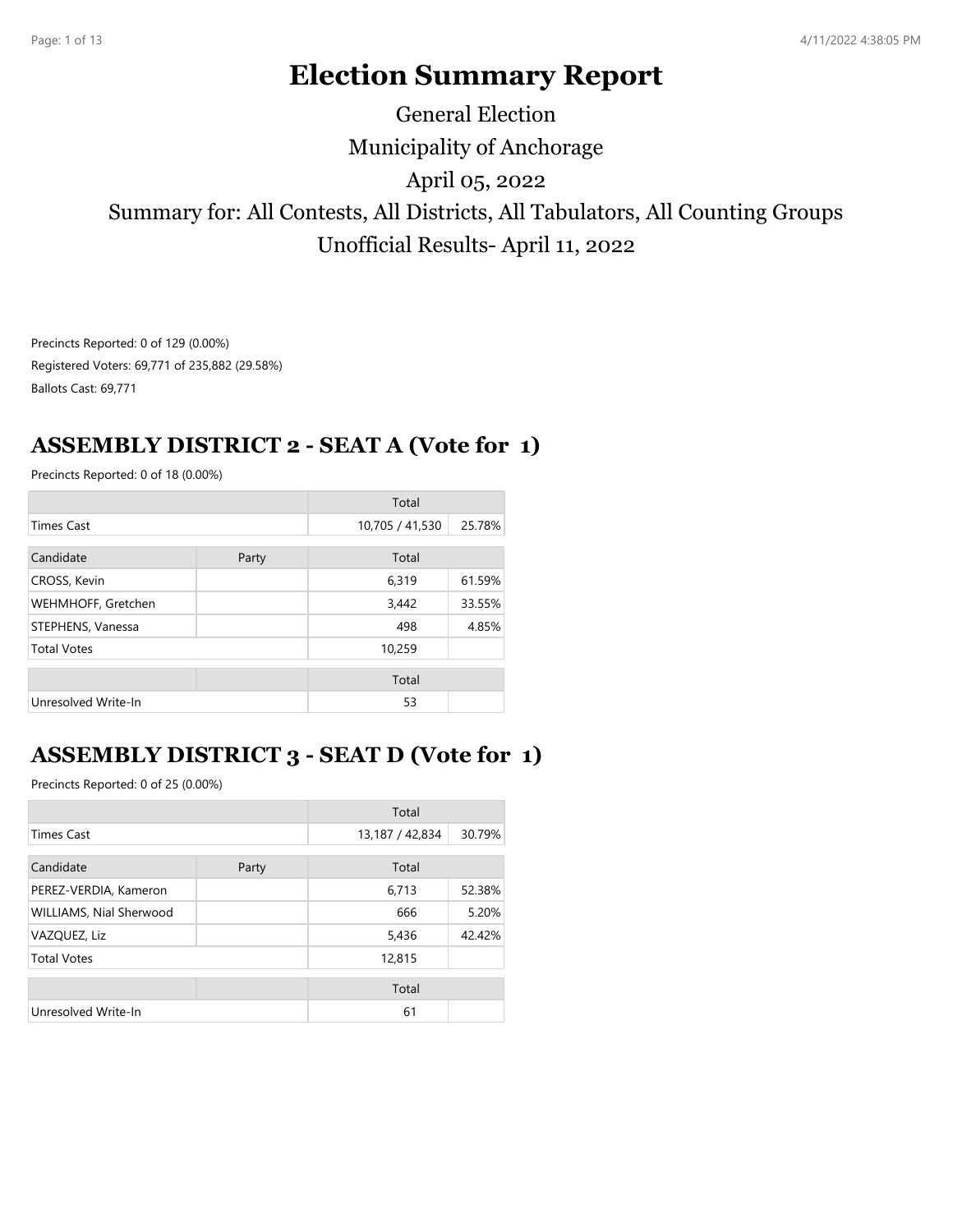### **ASSEMBLY DISTRICT 4 - SEAT F (Vote for 1)**

Precincts Reported: 0 of 24 (0.00%)

|                     |       | Total           |        |
|---------------------|-------|-----------------|--------|
| <b>Times Cast</b>   |       | 11,550 / 41,848 | 27.60% |
| Candidate           | Party | Total           |        |
| ZALETEL, Meg        |       | 5,918           | 52.52% |
| HENSLEE, Kathy      |       | 5,351           | 47.48% |
| <b>Total Votes</b>  |       | 11,269          |        |
|                     |       | Total           |        |
| Unresolved Write-In |       | 51              |        |

# **ASSEMBLY DISTRICT 5 - SEAT H (Vote for 1)**

Precincts Reported: 0 of 24 (0.00%)

|                     |       | Total           |        |
|---------------------|-------|-----------------|--------|
| <b>Times Cast</b>   |       | 11,863 / 43,886 | 27.03% |
| Candidate           | Party | Total           |        |
| TAYLOR, Stephanie   |       | 4,923           | 42.07% |
| DUNBAR, Forrest     |       | 6,474           | 55.33% |
| HALL, Christopher   |       | 304             | 2.60%  |
| <b>Total Votes</b>  |       | 11,701          |        |
|                     |       | Total           |        |
| Unresolved Write-In |       | 35              |        |

# **ASSEMBLY DISTRICT 6 - SEAT J (Vote for 1)**

|                     |       | Total           |        |
|---------------------|-------|-----------------|--------|
| <b>Times Cast</b>   |       | 18,706 / 46,615 | 40.13% |
| Candidate           | Party | Total           |        |
| COLBRY, Darin       |       | 292             | 1.60%  |
| WEDDLETON, John     |       | 8,574           | 47.06% |
| SULTE, Randy        |       | 9,354           | 51.34% |
| <b>Total Votes</b>  |       | 18,220          |        |
|                     |       | Total           |        |
| Unresolved Write-In |       | 68              |        |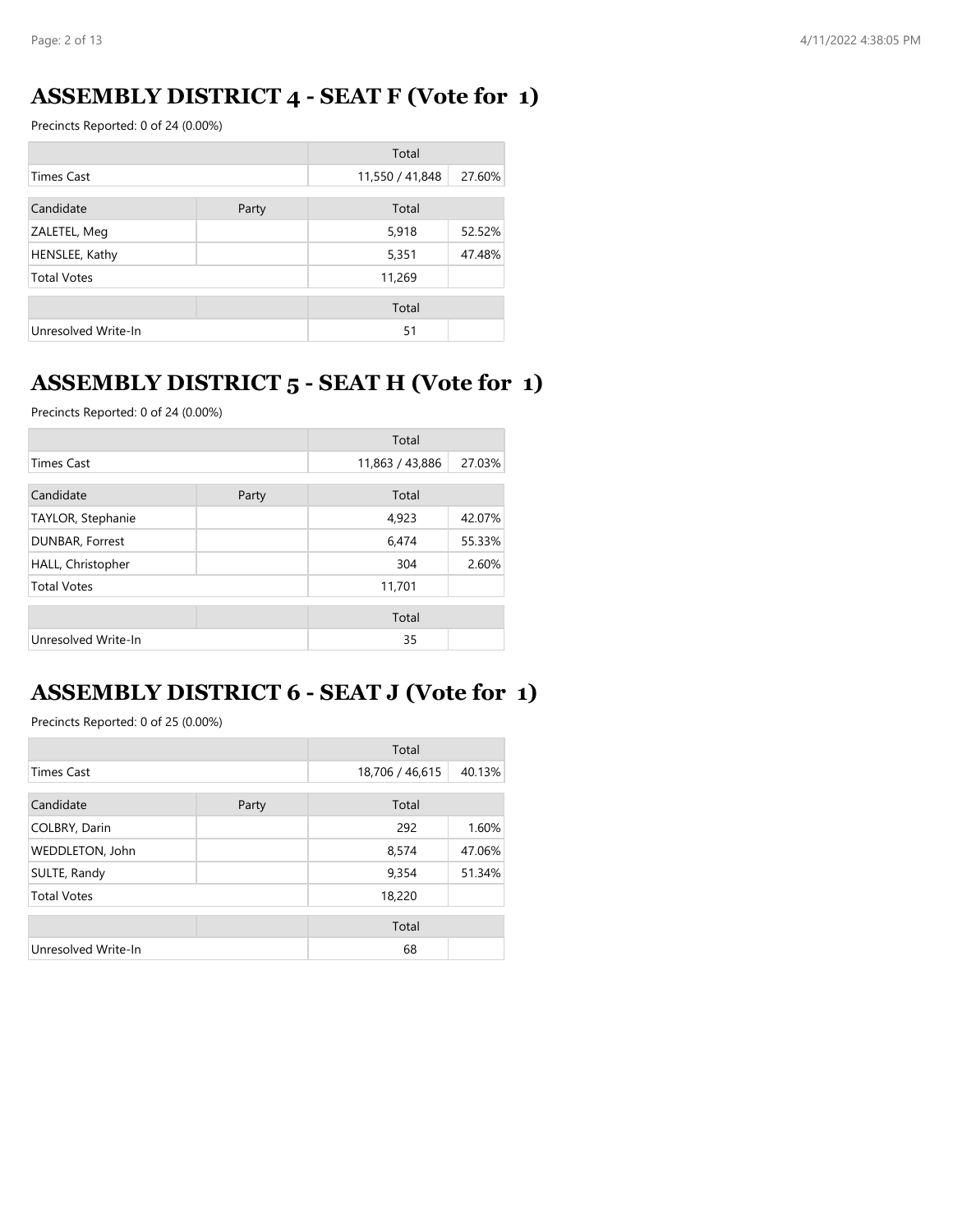# **SCHOOL BOARD SEAT A (Vote for 1)**

Precincts Reported: 0 of 129 (0.00%)

| Total               |       |                  |        |
|---------------------|-------|------------------|--------|
| <b>Times Cast</b>   |       | 69,771 / 235,882 | 29.58% |
| Candidate           | Party | Total            |        |
| MURRAY, Cliff       |       | 4,538            | 7.04%  |
| LORING, Dan         |       | 2,013            | 3.12%  |
| BELLAMY, Margo      |       | 31,338           | 48.59% |
| COX, Mark Anthony   |       | 26,610           | 41.26% |
| <b>Total Votes</b>  |       | 64,499           |        |
|                     |       | Total            |        |
| Unresolved Write-In |       | 465              |        |

### **SCHOOL BOARD SEAT B (Vote for 1)**

Precincts Reported: 0 of 129 (0.00%)

|                      |       | Total            |        |
|----------------------|-------|------------------|--------|
| <b>Times Cast</b>    |       | 69,771 / 235,882 | 29.58% |
| Candidate            | Party | Total            |        |
| LESSENS, Kelly       |       | 32,561           | 50.25% |
| BALDWIN, Benjamin R. |       | 2,142            | 3.31%  |
| DARDEN, Dustin       |       | 3,019            | 4.66%  |
| RIES, Rachel         |       | 27,076           | 41.79% |
| <b>Total Votes</b>   |       | 64,798           |        |
|                      |       | Total            |        |
| Unresolved Write-In  |       | 450              |        |

#### **BEAR VALLEY LRSA - SEAT B (Vote for 1)**

|                     |       | Total    |        |
|---------------------|-------|----------|--------|
| Times Cast          |       | 77 / 169 | 45.56% |
|                     |       |          |        |
| Candidate           | Party | Total    |        |
| <b>Total Votes</b>  |       | 0        |        |
|                     |       | Total    |        |
| Unresolved Write-In |       | 12       |        |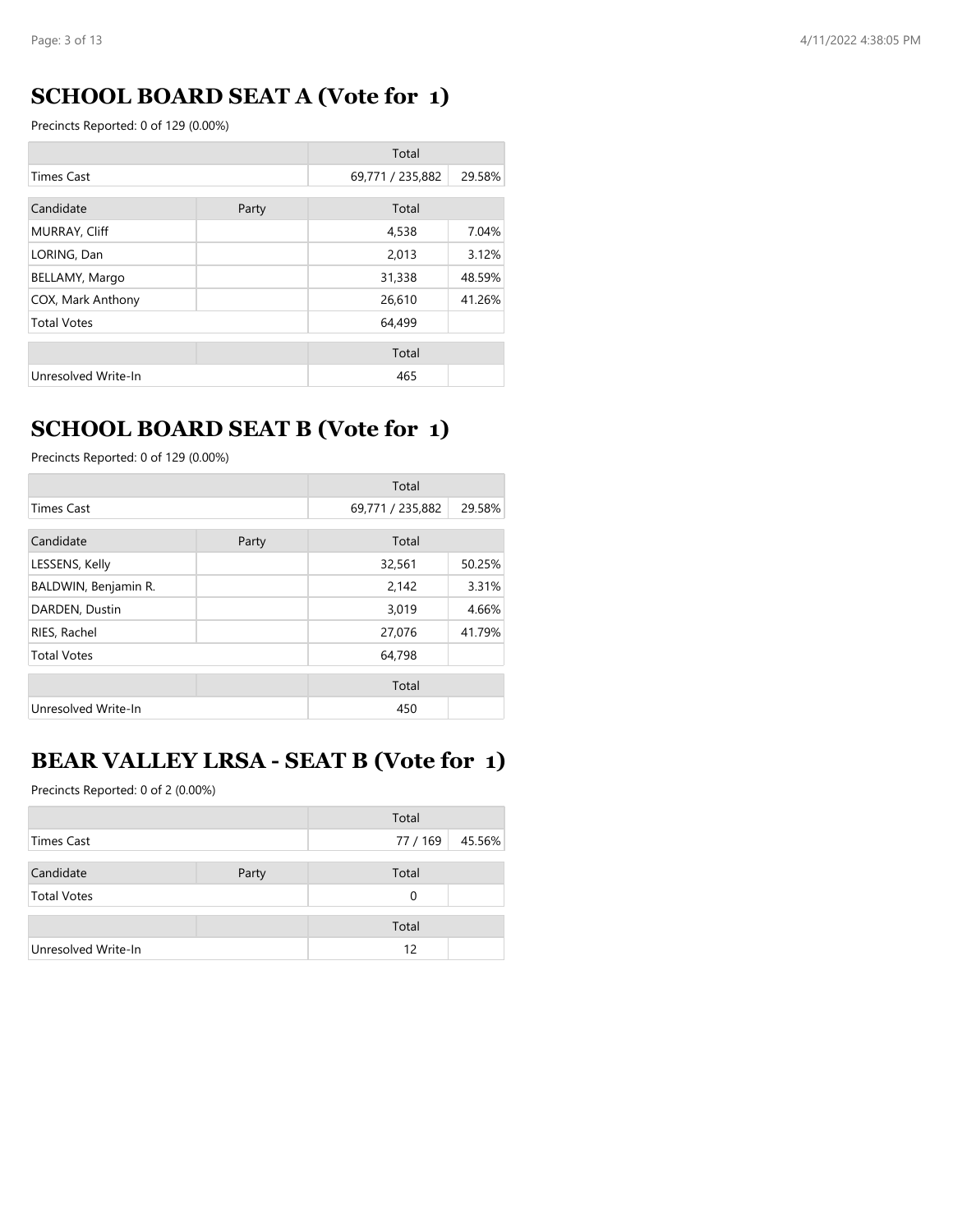# **BIRCH TREE/ELMORE LRSA - SEAT C (Vote for 1)**

Precincts Reported: 0 of 1 (0.00%)

|                     |                 | Total       |         |
|---------------------|-----------------|-------------|---------|
| Times Cast          |                 | 567 / 1,106 | 51.27%  |
| Candidate           | Party           | Total       |         |
| LEES, Adam          |                 | 354         | 100.00% |
| <b>Total Votes</b>  |                 | 354         |         |
|                     |                 | Total       |         |
| DOE, John           | <b>WRITE-IN</b> | $\Omega$    | 0.00%   |
| Unresolved Write-In |                 | 20          |         |

# **CHUGIAK FIRE SERVICE AREA - SEAT C (Vote for 1)**

Precincts Reported: 0 of 7 (0.00%)

|                     |       | Total          |         |
|---------------------|-------|----------------|---------|
| <b>Times Cast</b>   |       | 3,464 / 10,171 | 34.06%  |
| Candidate           | Party | Total          |         |
| STOLTZE, Bill       |       | 2,909          | 100.00% |
| <b>Total Votes</b>  |       | 2,909          |         |
|                     |       | Total          |         |
| Unresolved Write-In |       | 51             |         |

# **GIRDWOOD VALLEY SERVICE AREA - SEAT C (Vote for 1)**

Precincts Reported: 0 of 1 (0.00%)

|                     |       | Total       |         |
|---------------------|-------|-------------|---------|
| <b>Times Cast</b>   |       | 687 / 1,923 | 35.73%  |
| Candidate           | Party | Total       |         |
| WADE, Guy           |       | 518         | 100.00% |
| <b>Total Votes</b>  |       | 518         |         |
|                     |       | Total       |         |
| Unresolved Write-In |       | 22          |         |

### **GLEN ALPS SERVICE AREA - SEAT C (Vote for 1)**

|                     |       | Total     |         |
|---------------------|-------|-----------|---------|
| <b>Times Cast</b>   |       | 314 / 604 | 51.99%  |
| Candidate           | Party | Total     |         |
| MARTIN, Shelly      |       | 220       | 100.00% |
| <b>Total Votes</b>  |       | 220       |         |
|                     |       | Total     |         |
| Unresolved Write-In |       | 4         |         |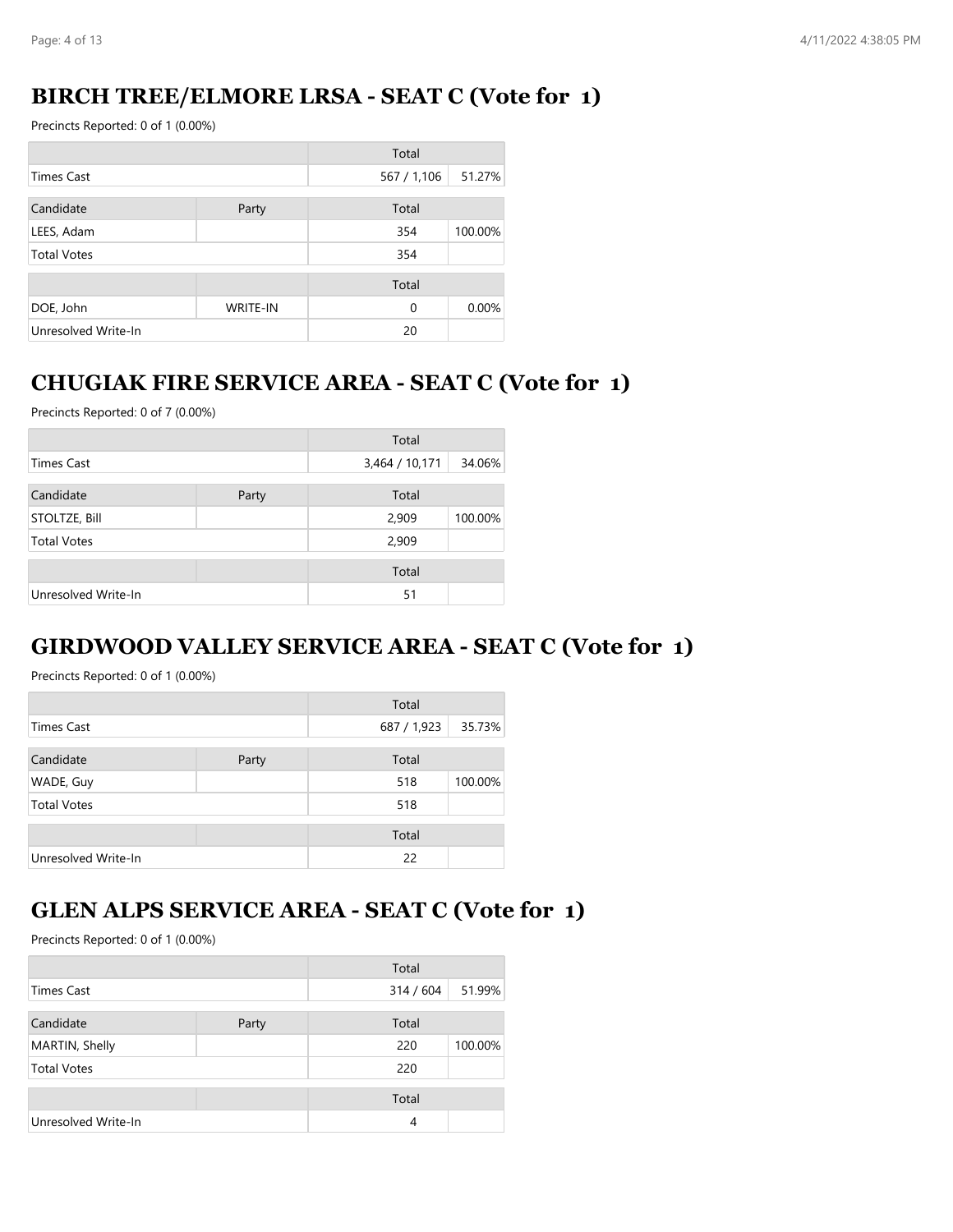# **GLEN ALPS SERVICE AREA - SEAT D (Vote for 1)**

Precincts Reported: 0 of 1 (0.00%)

|                     |       | Total   |         |
|---------------------|-------|---------|---------|
| Times Cast          |       | 314/604 | 51.99%  |
| Candidate           | Party | Total   |         |
| MARKS, Roger        |       | 220     | 100.00% |
| <b>Total Votes</b>  |       | 220     |         |
|                     |       | Total   |         |
| Unresolved Write-In |       | 3       |         |

# **HOMESTEAD LRSA - SEAT A (Vote for 1)**

Precincts Reported: 0 of 1 (0.00%)

|                     |       | Total  |         |
|---------------------|-------|--------|---------|
| <b>Times Cast</b>   |       | 52/101 | 51.49%  |
| Candidate           | Party | Total  |         |
| PARRET, David       |       | 30     | 100.00% |
| <b>Total Votes</b>  |       | 30     |         |
|                     |       | Total  |         |
| Unresolved Write-In |       | 5      |         |

# **LAKEHILL LRSA - SEAT A (Vote for 1)**

Precincts Reported: 0 of 1 (0.00%)

|                     |       | Total    |        |
|---------------------|-------|----------|--------|
| Times Cast          |       | 73 / 154 | 47.40% |
|                     |       |          |        |
| Candidate           | Party | Total    |        |
| <b>Total Votes</b>  |       | 0        |        |
|                     |       | Total    |        |
|                     |       |          |        |
| Unresolved Write-In |       | 16       |        |

# **MOUNTAIN PARK ESTATES LRSA - SEAT C (Vote for 1)**

|                     |       | Total     |         |
|---------------------|-------|-----------|---------|
| Times Cast          |       | 100 / 235 | 42.55%  |
| Candidate           | Party | Total     |         |
| REDLINGER, Bob      |       | 79        | 100.00% |
| <b>Total Votes</b>  |       | 79        |         |
|                     |       | Total     |         |
| Unresolved Write-In |       | 3         |         |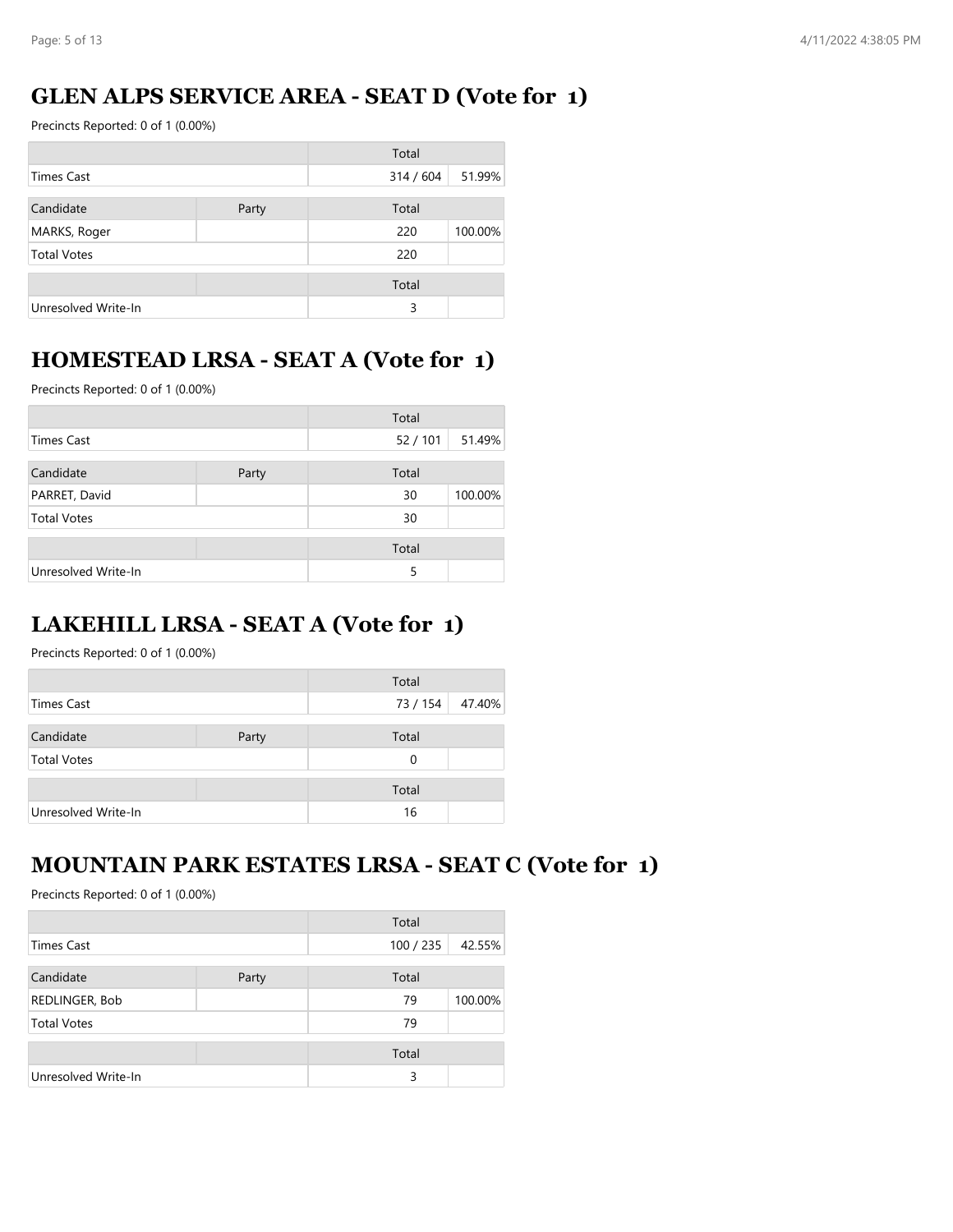# **MOUNTAIN PARK/ROBIN HILL RRSA - SEAT E (Vote for 1)**

Precincts Reported: 0 of 1 (0.00%)

|                     |                 | Total    |         |
|---------------------|-----------------|----------|---------|
| <b>Times Cast</b>   |                 | 351/678  | 51.77%  |
| Candidate<br>Party  |                 | Total    |         |
| LEARY, Collin       |                 | 246      | 100.00% |
| <b>Total Votes</b>  |                 | 246      |         |
|                     |                 | Total    |         |
| DOE, Jane           | <b>WRITE-IN</b> | $\Omega$ | 0.00%   |
| Unresolved Write-In |                 | 13       |         |

# **PARADISE VALLEY SOUTH LRSA - SEAT A (Vote for 1)**

Precincts Reported: 0 of 1 (0.00%)

|                     |       | Total |        |
|---------------------|-------|-------|--------|
| Times Cast          |       | 28/65 | 43.08% |
| Candidate           | Party | Total |        |
| <b>Total Votes</b>  |       | 0     |        |
|                     |       | Total |        |
| Unresolved Write-In |       | 6     |        |

#### **RABBIT CREEK VIEW AND RABBIT CREEK HEIGHTS LRSA - SEAT C (Vote for 1)**

Precincts Reported: 0 of 1 (0.00%)

|                     |       | Total   |         |
|---------------------|-------|---------|---------|
| Times Cast          |       | 115/325 | 35.38%  |
| Candidate           | Party | Total   |         |
| PEXTON, Scott R.    |       | 80      | 100.00% |
| <b>Total Votes</b>  |       | 80      |         |
|                     |       | Total   |         |
| Unresolved Write-In |       | 8       |         |

#### **RAVEN WOODS/BUBBLING BROOK LRSA - SEAT C (Vote for 1)**

|                     |       | Total |        |
|---------------------|-------|-------|--------|
| Times Cast          |       | 38/71 | 53.52% |
|                     |       |       |        |
| Candidate           | Party | Total |        |
| <b>Total Votes</b>  |       | 0     |        |
|                     |       |       |        |
|                     |       | Total |        |
| Unresolved Write-In |       | 10    |        |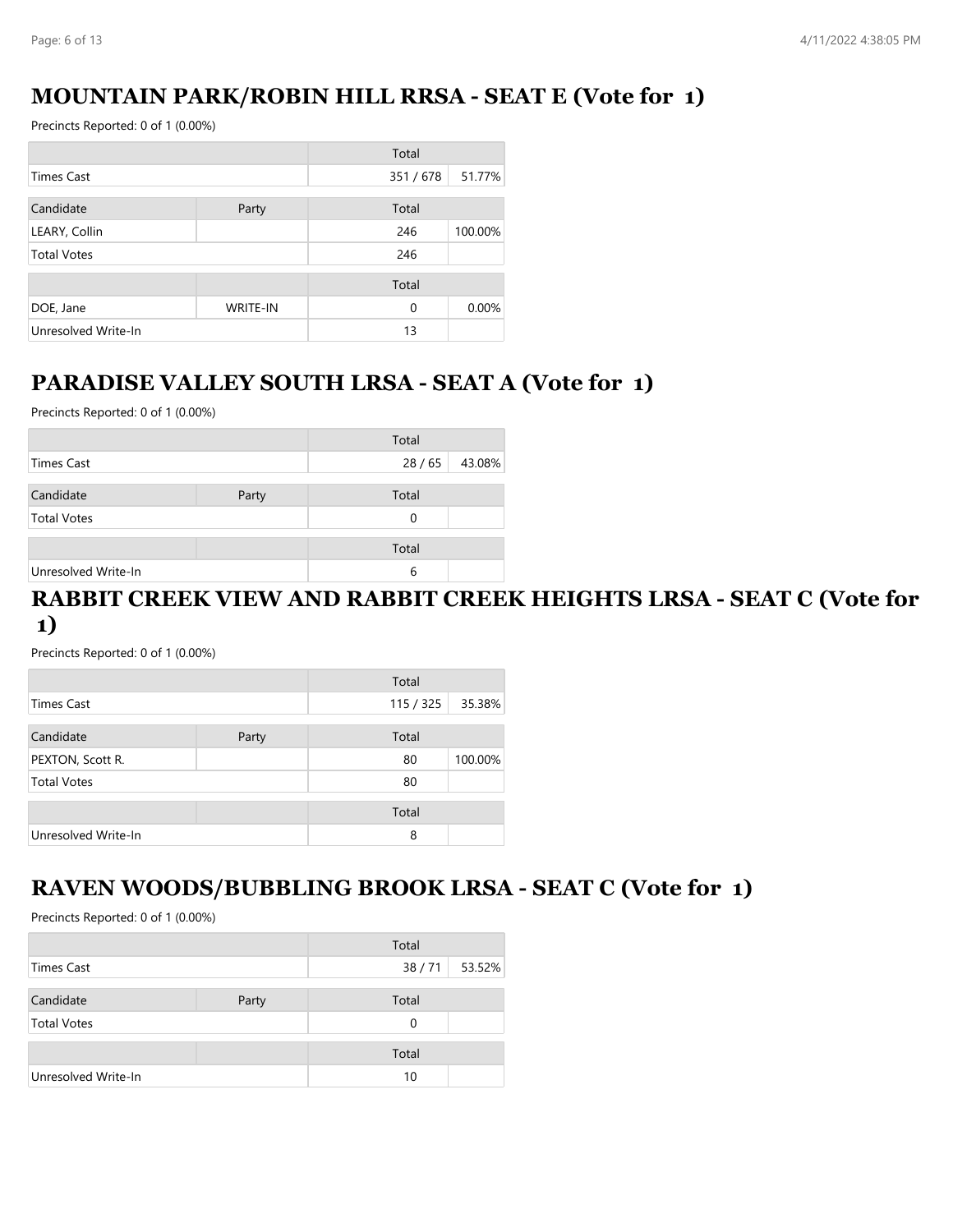# **ROCKHILL LRSA - SEAT C (Vote for 1)**

Precincts Reported: 0 of 1 (0.00%)

|                     |       | Total    |        |
|---------------------|-------|----------|--------|
| Times Cast          |       | 91 / 147 | 61.90% |
| Candidate           | Party | Total    |        |
| <b>Total Votes</b>  |       | 0        |        |
|                     |       | Total    |        |
| Unresolved Write-In |       | 16       |        |

# **SECTION 6/CAMPBELL AIRSTRIP ROAD LRSA - SEAT D (Vote for 1)**

Precincts Reported: 0 of 1 (0.00%)

|                      |       | Total     |         |
|----------------------|-------|-----------|---------|
| Times Cast           |       | 279 / 438 | 63.70%  |
| Candidate            | Party | Total     |         |
| <b>BROWN, Lonnie</b> |       | 251       | 100.00% |
| <b>Total Votes</b>   |       | 251       |         |
|                      |       | Total     |         |
| Unresolved Write-In  |       | 5         |         |

#### **SECTION 6/CAMPBELL AIRSTRIP ROAD LRSA - SEAT E (Vote for 1)**

Precincts Reported: 0 of 1 (0.00%)

|                     |       | Total     |         |
|---------------------|-------|-----------|---------|
| <b>Times Cast</b>   |       | 279 / 438 | 63.70%  |
| Candidate           | Party | Total     |         |
| TRUEBLOOD, Ted B.   |       | 233       | 100.00% |
| <b>Total Votes</b>  |       | 233       |         |
|                     |       | Total     |         |
| Unresolved Write-In |       | 6         |         |

#### **SEQUOIA ESTATES LRSA - SEAT C (Vote for 1)**

|                     |       | Total    |         |
|---------------------|-------|----------|---------|
| Times Cast          |       | 54 / 103 | 52.43%  |
| Candidate           | Party | Total    |         |
| VALANTAS, Robert A. |       | 43       | 100.00% |
| <b>Total Votes</b>  |       | 43       |         |
|                     |       | Total    |         |
| Unresolved Write-In |       |          |         |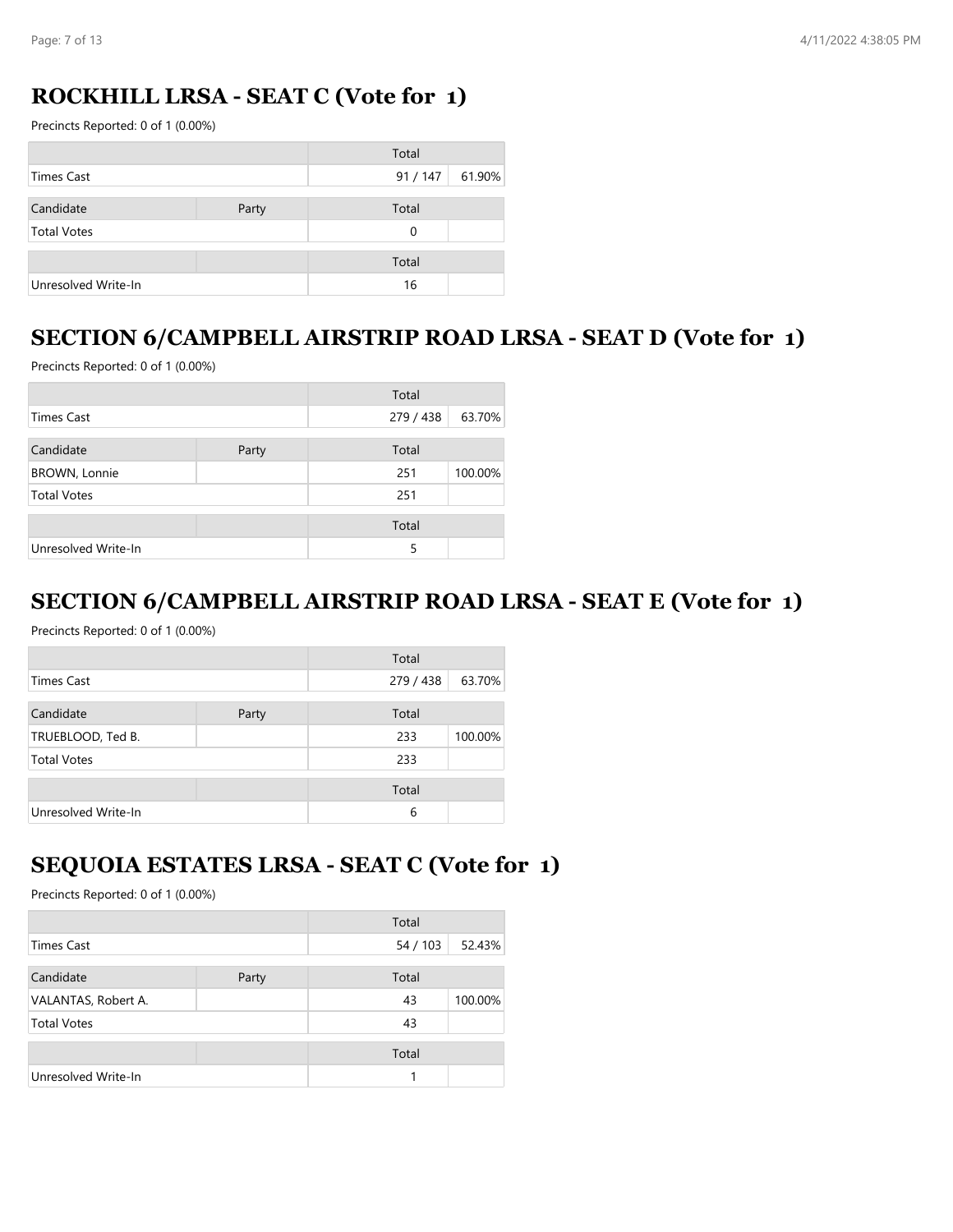# **SEQUOIA ESTATES LRSA - SEAT D (Vote for 1)**

Precincts Reported: 0 of 1 (0.00%)

|                     |       | Total    |         |
|---------------------|-------|----------|---------|
| <b>Times Cast</b>   |       | 54 / 103 | 52.43%  |
| Candidate           | Party | Total    |         |
| MIKKO, Dagmar       |       | 46       | 100.00% |
| <b>Total Votes</b>  |       | 46       |         |
|                     |       | Total    |         |
| Unresolved Write-In |       | 1        |         |

### **SKYRANCH ESTATES LRSA - SEAT C (Vote for 1)**

Precincts Reported: 0 of 1 (0.00%)

|                     |       | Total    |         |
|---------------------|-------|----------|---------|
| Times Cast          |       | 122/205  | 59.51%  |
| Candidate           | Party | Total    |         |
| WALLOW, Brian       |       | 100      | 100.00% |
| <b>Total Votes</b>  |       | 100      |         |
|                     |       | Total    |         |
| Unresolved Write-In |       | $\Omega$ |         |

#### **SOUTH GOLDENVIEW RRSA - SEAT D (Vote for 1)**

Precincts Reported: 0 of 1 (0.00%)

|                     |       | Total       |        |
|---------------------|-------|-------------|--------|
| Times Cast          |       | 742 / 1,515 | 48.98% |
| Candidate           | Party | Total       |        |
| <b>Total Votes</b>  |       | 34          |        |
|                     |       | Total       |        |
| Unresolved Write-In |       | 71          |        |

#### **SOUTH GOLDENVIEW RRSA - SEAT E (Vote for 1)**

|                     |       | Total       |        |
|---------------------|-------|-------------|--------|
| Times Cast          |       | 742 / 1,515 | 48.98% |
| Candidate           | Party | Total       |        |
| <b>Total Votes</b>  |       | 0           |        |
|                     |       | Total       |        |
| Unresolved Write-In |       | 68          |        |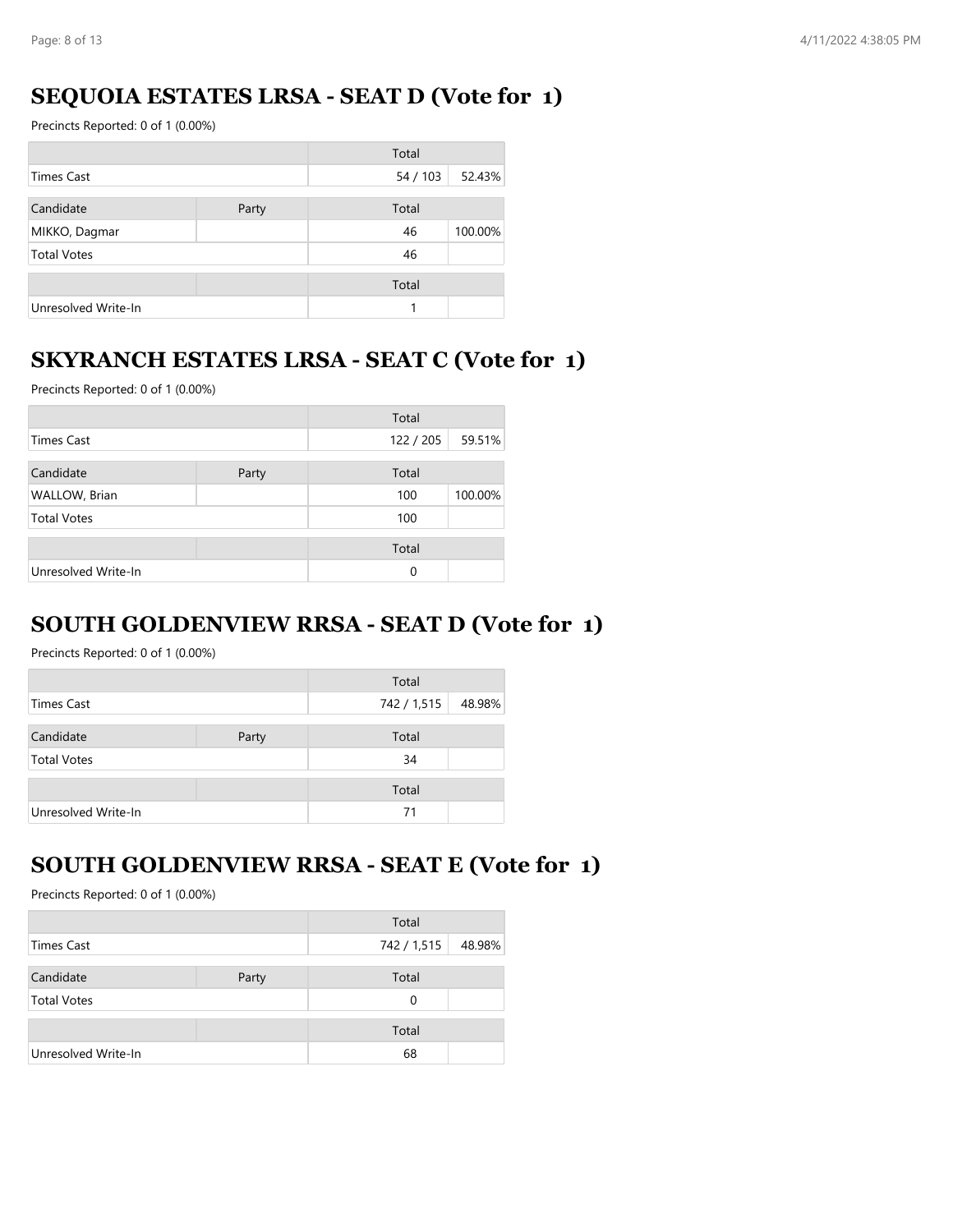# **SRW HOMEOWNERS' LRSA - SEAT B (Vote for 1)**

Precincts Reported: 0 of 1 (0.00%)

|                     |       | Total     |        |
|---------------------|-------|-----------|--------|
| Times Cast          |       | 139 / 290 | 47.93% |
| Candidate           | Party | Total     |        |
| <b>Total Votes</b>  |       | 27        |        |
|                     |       | Total     |        |
| Unresolved Write-In |       | 18        |        |

# **TALUS WEST LRSA - SEAT C (Vote for 1)**

Precincts Reported: 0 of 1 (0.00%)

|                     |       | Total     |         |
|---------------------|-------|-----------|---------|
| <b>Times Cast</b>   |       | 277 / 550 | 50.36%  |
| Candidate           | Party | Total     |         |
| JORGENSEN, Lawrence |       | 217       | 100.00% |
| <b>Total Votes</b>  |       | 217       |         |
|                     |       | Total     |         |
| Unresolved Write-In |       | 5         |         |

# **TOTEM LRSA - SEAT A (Vote for 1)**

Precincts Reported: 0 of 1 (0.00%)

|                     |       | Total         |         |
|---------------------|-------|---------------|---------|
| Times Cast          |       | 79 / 151      | 52.32%  |
| Candidate           | Party | Total         |         |
| JENSEN, David       |       | 54            | 100.00% |
| <b>Total Votes</b>  |       | 54            |         |
|                     |       | Total         |         |
| Unresolved Write-In |       | $\mathcal{P}$ |         |

# **UPPER GROVER LRSA - SEAT C (Vote for 1)**

|                     |       | Total    |         |
|---------------------|-------|----------|---------|
| <b>Times Cast</b>   |       | 54 / 99  | 54.55%  |
| Candidate           | Party | Total    |         |
| DWIGGINS, Leon      |       | 49       | 100.00% |
| <b>Total Votes</b>  |       | 49       |         |
|                     |       | Total    |         |
| Unresolved Write-In |       | $\Omega$ |         |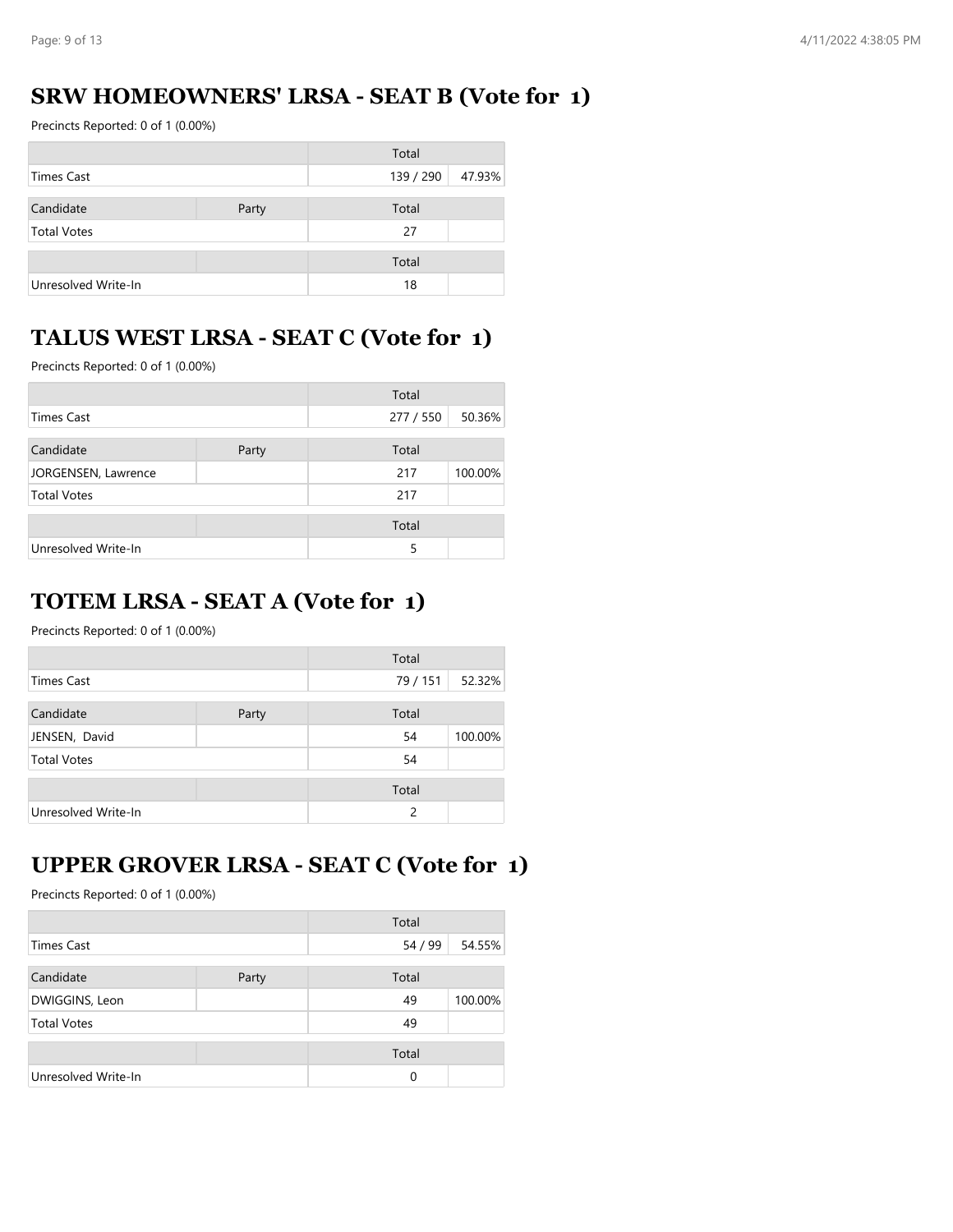# **UPPER O'MALLEY LRSA - SEAT C (Vote for 1)**

Precincts Reported: 0 of 2 (0.00%)

|                     |       | Total       |         |
|---------------------|-------|-------------|---------|
| Times Cast          |       | 811 / 1,478 | 54.87%  |
| Candidate           | Party | Total       |         |
| PEASE, David        |       | 590         | 100.00% |
| <b>Total Votes</b>  |       | 590         |         |
|                     |       | Total       |         |
| Unresolved Write-In |       | 19          |         |

### **UPPER O'MALLEY LRSA - SEAT D (Vote for 1)**

Precincts Reported: 0 of 2 (0.00%)

|                     |       | Total       |        |
|---------------------|-------|-------------|--------|
| Times Cast          |       | 811 / 1,478 | 54.87% |
| Candidate           | Party | Total       |        |
| <b>Total Votes</b>  |       | 0           |        |
|                     |       | Total       |        |
| Unresolved Write-In |       | 88          |        |

#### **VALLI VUE ESTATES LRSA - SEAT C (Vote for 1)**

Precincts Reported: 0 of 1 (0.00%)

|                     |       | Total     |         |
|---------------------|-------|-----------|---------|
| <b>Times Cast</b>   |       | 304 / 543 | 55.99%  |
| Candidate           | Party | Total     |         |
| STRAND, Paul        |       | 229       | 100.00% |
| <b>Total Votes</b>  |       | 229       |         |
|                     |       | Total     |         |
| Unresolved Write-In |       | 14        |         |

#### **VILLAGES SCENIC PARKWAY LRSA - SEAT B (Vote for 1)**

|                     |       | Total |                |
|---------------------|-------|-------|----------------|
| Times Cast          |       |       | 53 / 95 55.79% |
| Candidate           | Party | Total |                |
| <b>Total Votes</b>  |       | 0     |                |
|                     |       | Total |                |
| Unresolved Write-In |       | 15    |                |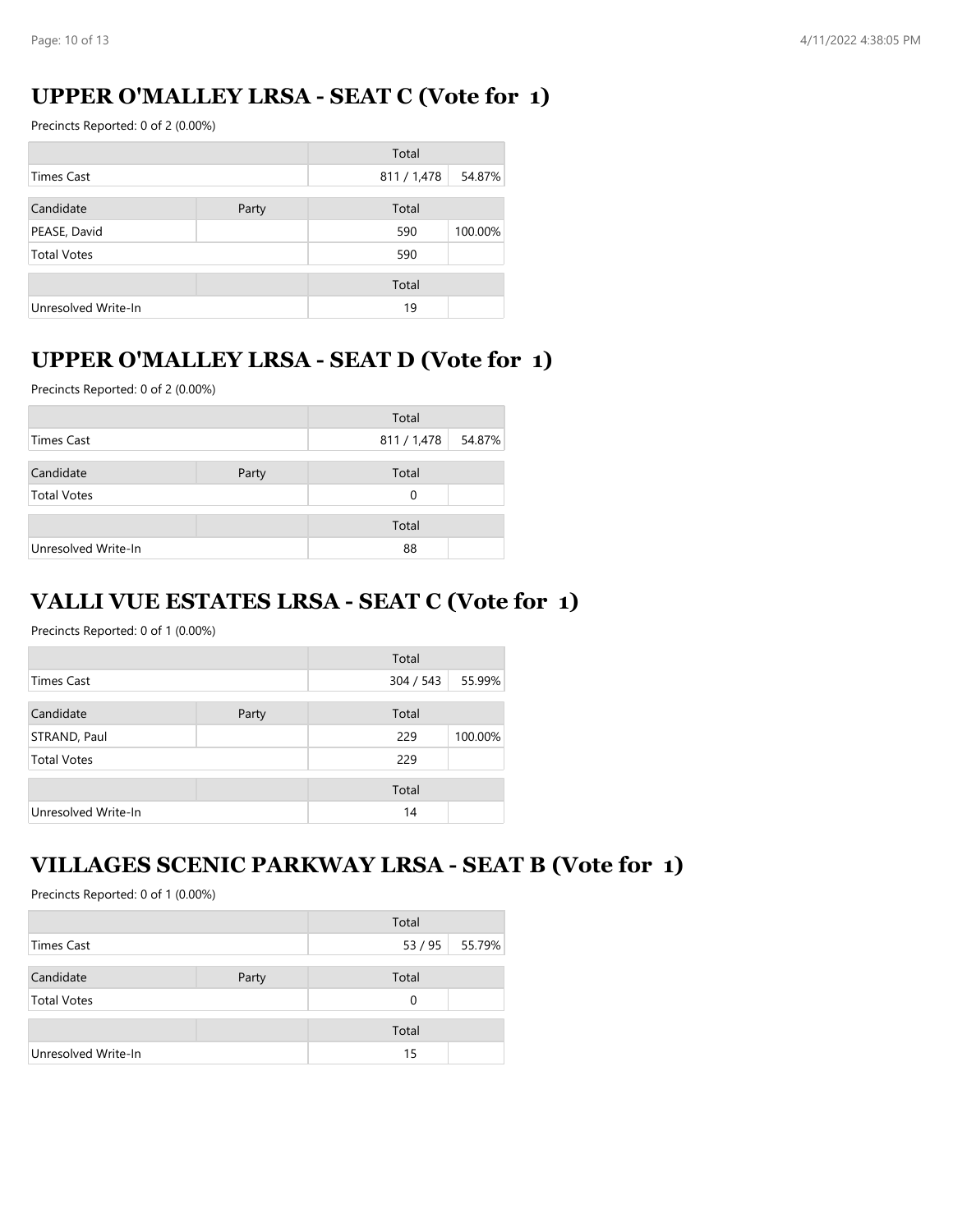### **PROPOSITION 1 - CAPITAL IMPROVEMENTS FOR THE ANCHORAGE SCHOOL DISTRICT BONDS (Vote for 1)**

Precincts Reported: 0 of 129 (0.00%)

|                     |       | Total            |        |
|---------------------|-------|------------------|--------|
| <b>Times Cast</b>   |       | 69,771 / 235,882 | 29.58% |
| Candidate           | Party | Total            |        |
| <b>YES</b>          |       | 33,853           | 49.12% |
| NO.                 |       | 35,071           | 50.88% |
| <b>Total Votes</b>  |       | 68,924           |        |
|                     |       | Total            |        |
| Unresolved Write-In |       | 0                |        |

#### **PROPOSITION 2 - AREAWIDE FACILITIES CAPITAL IMPROVEMENT PROJECT BONDS (Vote for 1)**

Precincts Reported: 0 of 129 (0.00%)

|                     |       | Total            |        |
|---------------------|-------|------------------|--------|
| <b>Times Cast</b>   |       | 69,771 / 235,882 | 29.58% |
| Candidate           | Party | Total            |        |
| <b>YES</b>          |       | 33,402           | 48.52% |
| NO.                 |       | 35,438           | 51.48% |
| <b>Total Votes</b>  |       | 68,840           |        |
|                     |       | Total            |        |
| Unresolved Write-In |       | $\Omega$         |        |

#### **PROPOSITION 3 - AREAWIDE PUBLIC SAFETY AND TRANSIT CAPITAL IMPROVEMENT BONDS (Vote for 1)**

Precincts Reported: 0 of 129 (0.00%)

|                     |       | Total            |        |
|---------------------|-------|------------------|--------|
| <b>Times Cast</b>   |       | 69,771 / 235,882 | 29.58% |
| Candidate           | Party | Total            |        |
| <b>YES</b>          |       | 37,530           | 54.55% |
| NO.                 |       | 31,270           | 45.45% |
| <b>Total Votes</b>  |       | 68,800           |        |
|                     |       | Total            |        |
| Unresolved Write-In |       | $\Omega$         |        |

### **PROPOSITION 4 - ANCHORAGE ROADS AND DRAINAGE BONDS (Vote for 1)**

|                     |       | Total            |        |
|---------------------|-------|------------------|--------|
| <b>Times Cast</b>   |       | 69,771 / 235,882 | 29.58% |
| Candidate           | Party | Total            |        |
| YES                 |       | 41,524           | 60.25% |
| NO.                 |       | 27,394           | 39.75% |
| <b>Total Votes</b>  |       | 68,918           |        |
|                     |       | Total            |        |
| Unresolved Write-In |       | 0                |        |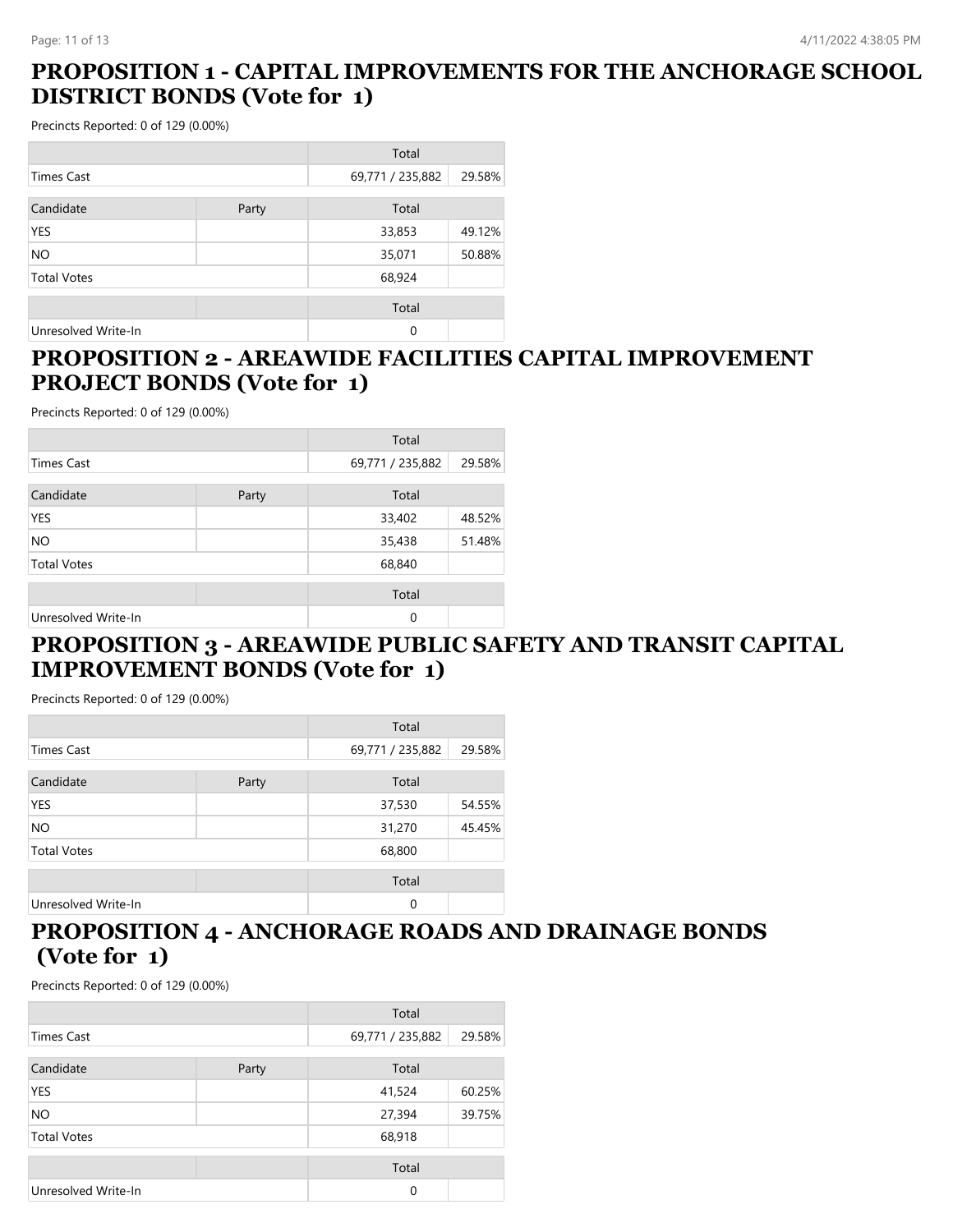### **PROPOSITION 5 - ANCHORAGE PARKS AND RECREATION BONDS (Vote for 1)**

Precincts Reported: 0 of 129 (0.00%)

|                     |       | Total            |        |
|---------------------|-------|------------------|--------|
| <b>Times Cast</b>   |       | 69,771 / 235,882 | 29.58% |
| Candidate           | Party | Total            |        |
| <b>YES</b>          |       | 37,435           | 54.66% |
| <b>NO</b>           |       | 31,048           | 45.34% |
| <b>Total Votes</b>  |       | 68,483           |        |
|                     |       | Total            |        |
| Unresolved Write-In |       | 0                |        |

### **PROPOSITION 6 - ANCHORAGE FIRE SERVICE AREA FIRE PROTECTION BONDS (Vote for 1)**

Precincts Reported: 0 of 129 (0.00%)

|                     |       | Total            |        |
|---------------------|-------|------------------|--------|
| <b>Times Cast</b>   |       | 69,771 / 235,882 | 29.58% |
| Candidate           | Party | Total            |        |
| YES                 |       | 42,276           | 61.63% |
| NO                  |       | 26,317           | 38.37% |
| <b>Total Votes</b>  |       | 68,593           |        |
|                     |       | Total            |        |
| Unresolved Write-In |       | $\Omega$         |        |

#### **PROPOSITION 7 - MOUNTAIN PARK/ROBIN HILL RRSA 1.80 MILL LEVY AMENDMENT (Vote for 1)**

Precincts Reported: 0 of 1 (0.00%)

|                     |       | Total       |        |
|---------------------|-------|-------------|--------|
| <b>Times Cast</b>   |       | 351/678     | 51.77% |
| Candidate           | Party | Total       |        |
| <b>YES</b>          |       | 157         | 45.77% |
| <b>NO</b>           |       | 186         | 54.23% |
| <b>Total Votes</b>  |       | 343         |        |
|                     |       | Total       |        |
| Unresolved Write-In |       | $\mathbf 0$ |        |

# **PROPOSITION 8 - APPROVING DE-ANNEXATION OF RCVH LOTS 4A,5A,6A (Vote for 1)**

| Total               |       |          |        |
|---------------------|-------|----------|--------|
| Times Cast          |       | 115/325  | 35.38% |
| Candidate           | Party | Total    |        |
| YES                 |       | 85       | 79.44% |
| <b>NO</b>           |       | 22       | 20.56% |
| <b>Total Votes</b>  |       | 107      |        |
|                     |       | Total    |        |
| Unresolved Write-In |       | $\Omega$ |        |